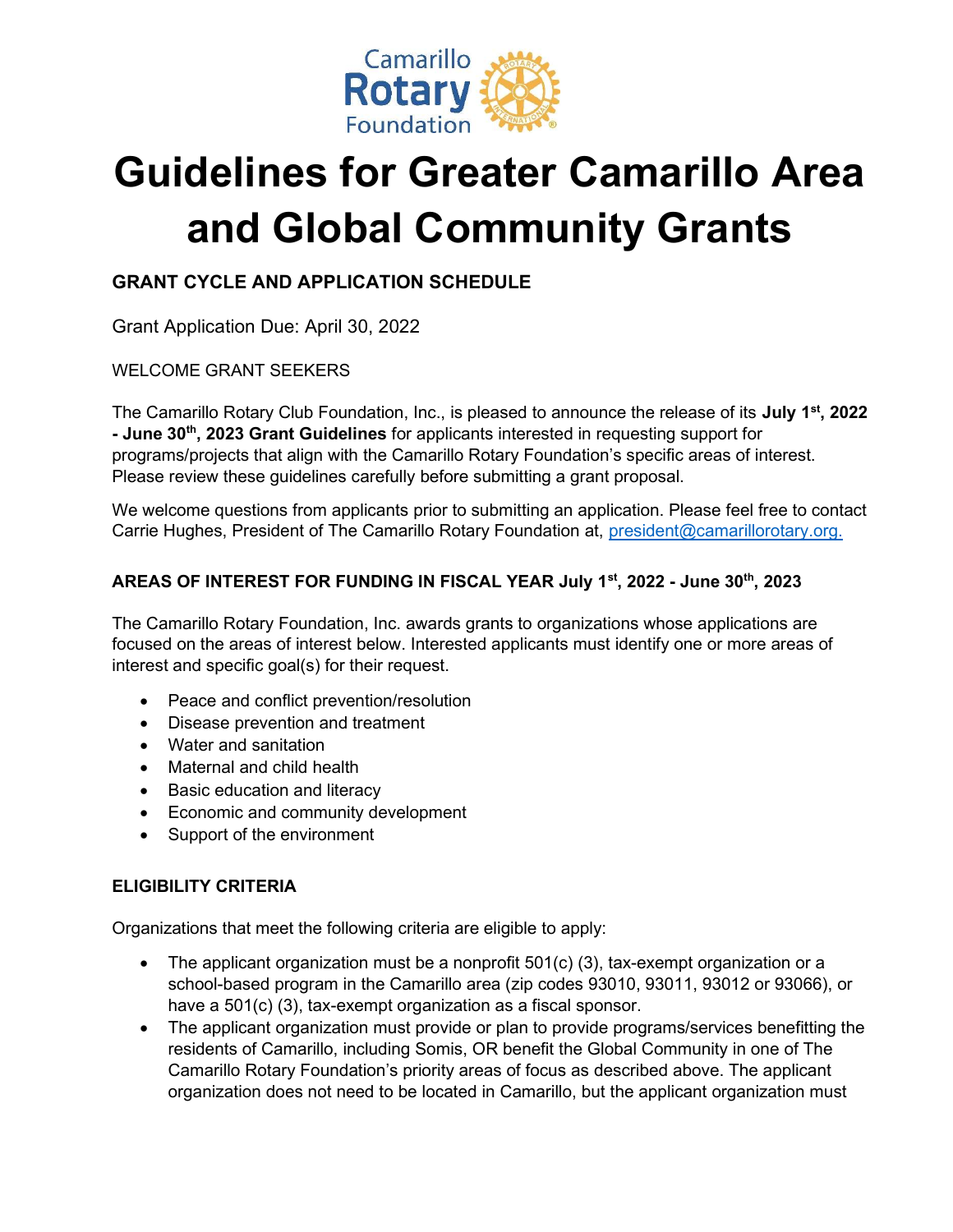demonstrate that it provides or plans to provide services that directly benefit residents of Camarillo and/or Somis.

- The applicant organization must have a nondiscrimination policy in place.
- The applicant organization must have the demonstrated capacity to carry out the program work funded by the grant and to maintain fiscal accountability.

## EXCLUSIONS/TYPES OF REQUESTS THAT WILL NOT BE CONSIDERED

In general, Camarillo Rotary does not give grants to:

- For-profit organizations
- Projects that do not substantially benefit residents of Camarillo and the Global Community
- Projects and proposals unrelated to Rotary's defined Areas of Interest for Funding
- Individuals
- Religious organizations for religious purposes
- Endowments, annual fund appeals, fundraising events or celebrations
- Commercial ventures
- Political campaigns

#### FUNDS AVAILABLE AND DURATION

The Camarillo Rotary Foundation Inc., grants will be awarded in June 2022 to fund projects that will take place in FY 2022-2023. Grants typically range from \$250 to \$2,000. Grants that exceed \$2,500 have additional requirements, as described below. Due to limited resources, applicants can apply for only one grant per fiscal year.

The number of grants and the amounts awarded are tied directly to the Rotary Club of Camarillo's fundraising efforts on an annual basis and can vary from year to year. The Club's foundation will review grant proposals in the spring of each year through an objective process designed to identify proposals that most closely align with these grant guidelines.

Approved grants are distributed in June. If your organization is approved for funding, we require the following:

- Recognize The Camarillo Rotary Foundation, Inc. on your website, social media and/or advertising and newsletter if applicable
- Provide a minimum of 10 hours of volunteer service at a Rotary event or project (your staff or volunteers). Applicable only to grants that are \$2,500 and above
- Provide a follow-up summary paragraph, photos and impact story about your project once completed, or speak at a Rotary Club of Camarillo meeting about your organization and the project that was funded. Summary or Club presentation due no later than June 30<sup>th</sup>, 2023

#### The Camarillo Rotary Foundation Inc. will not be able to fund all requests submitted in response to this request for proposals – only those projects that most strongly meet the identified program goals above will receive support within the Foundation's budgetary limitations.

The grant term will be one year; however, one-time and short-term projects will be considered.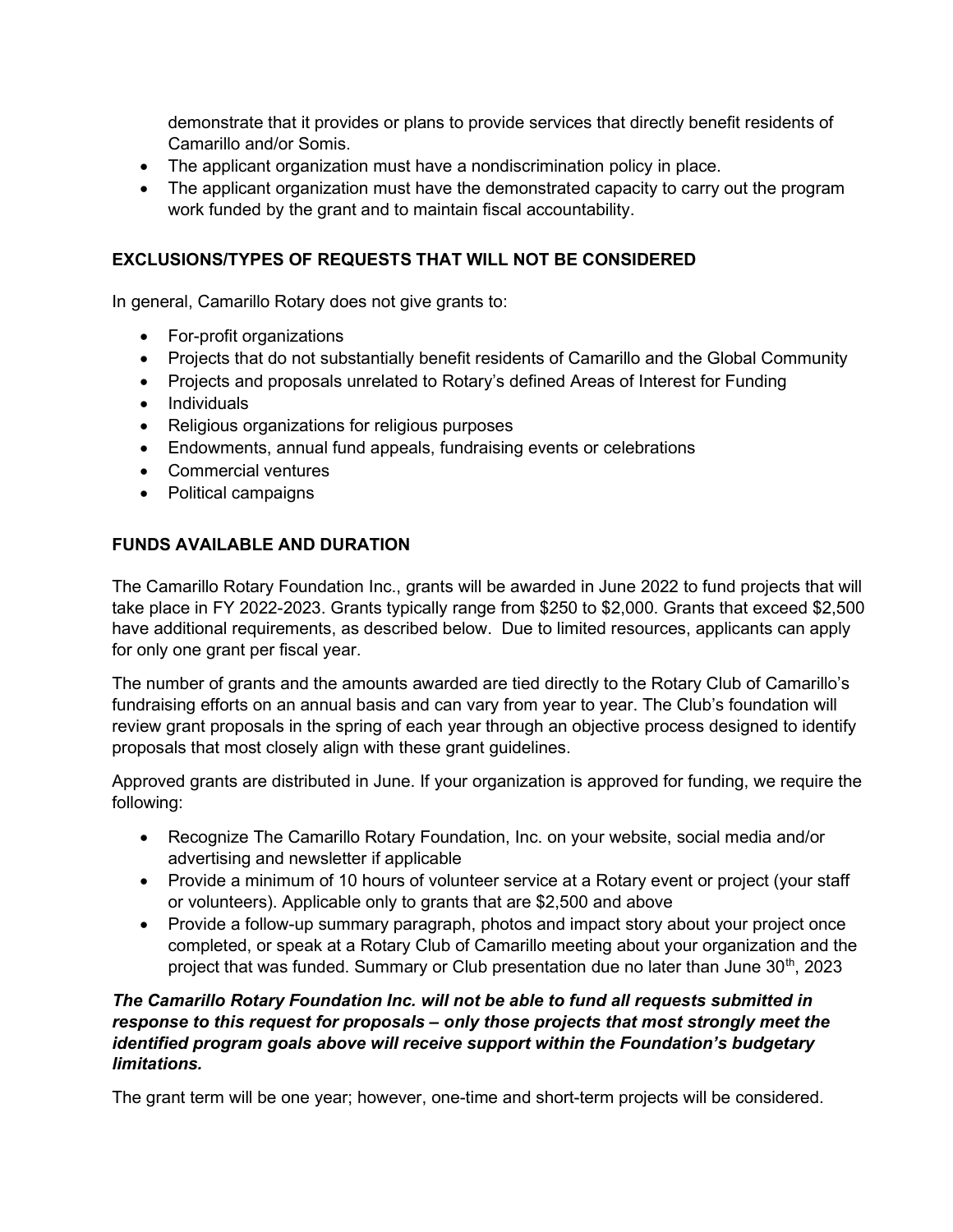## TYPES OF SUPPORT

The Camarillo Rotary Foundation, Inc. prefers to provide program/project support and does not generally provide capacity-building, core operating or capital grants. On an exception basis, this type of support may be provided as part of a program/project grant.

## HOW TO APPLY

If your organization is eligible for grant consideration, please download and complete the Grant Application Form.

Send completed application to: The Camarillo Rotary Foundation, Inc., P.O. Box 171, Camarillo, CA 93011, or president@camarillorotary.org

NOTE: Applications are due no later than April 30, 2022.